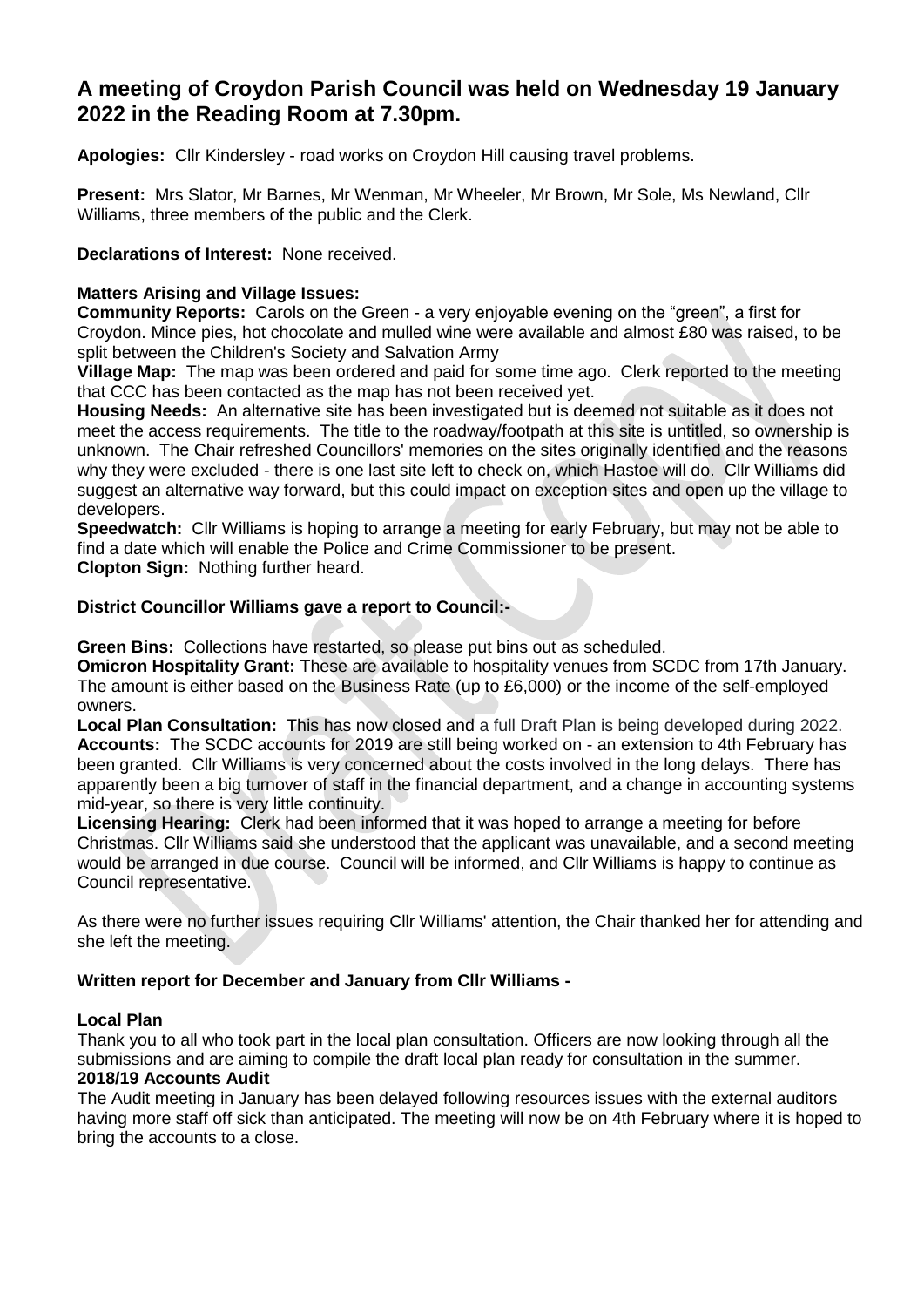# **Green Bin collection**

Green bin collections should now be back to normal, waste crews have struggled to collect any bins missed. Unfortunately, if your bin is missed you may have to wait until the next scheduled collection. If a missed green bin causes an especially difficult issue for a resident, such as someone who is elderly, disabled or receives an assisted collection, they are asked to call their Council to discuss their individual situation. South Cambridgeshire District Council: 01954 713 000.

#### **Omicron Hospitality and Leisure Grant**

This grant is aimed at businesses within the hospitality and leisure sector which were trading as registered Business Rates payers in South Cambridgeshire on 30 December 2021. These businesses could be eligible for a one-off payment up to £6,000 depending on the rateable value of each business. Businesses in hospitality, leisure and tourism accommodation sectors, who offer in-person services (like food and drink, experiences and lodging for holiday purposes). Eligible businesses should apply for these grants by 18 February 2022. Payments will be made by 31 March 2022. If you think you know someone who could benefit from this please encourage them to check if they are eligible via the link below. [https://www.scambs.gov.uk/business/coronavirus-information-for-businesses/omicron-hospitality](https://www.scambs.gov.uk/business/coronavirus-information-for-businesses/omicron-hospitality-and-leisure-grant-and-additional-restrictions-grant-top-up-payment/)[and-leisure-grant-and-additional-restrictions-grant-top-up-payment/](https://www.scambs.gov.uk/business/coronavirus-information-for-businesses/omicron-hospitality-and-leisure-grant-and-additional-restrictions-grant-top-up-payment/)

#### **Five Year Land Supply**

At a recent Appeal the five-year land supply was challenged, I'm pleased that the inspector has found that the council does have a supply still despite the discounting of 978 dwellings that the council had included in their supply. The inspector found that 'the Council's housing land supply as at April 2021 was 5.6 years, a slightly improved position compared to 5.07 years at the time of the last appeal.' This is a relief but no doubt, eyes will be closely peeled on the next published figures given the current climate.

Cllr Heather Williams SCDC The Mordens Ward Tel: 07885 774 775 Email: cllr.williamsh@scambs.gov.uk Website: www.cllrheatherwilliams.co.uk

#### **Matters Arising and Village Issues (continued)**

**Additional Dog Bin:** The Focus Group held extensive discussions with Sarah Phillips from SCDC and presented their recommendations to Council; a section of the report is copied below:-

- **Existing Dog bin by Reading Rooms High Street:** No change proposed.
- **Existing Wooden "Picnic bin" Clopton Close**: We understand that this bin was originally purchased by the PC. (As this is an old open top wooden bin and is a now designated as a dualuse litter and dog waste bin Sarah Phillips stated that subject to PC approval this could be replaced free of charge to provide a covered-over green Topsy 2000 style bin. Sarah also believes that this and any other dual-purpose bins could have signage applied to clarify the current dual use for litter and dog waste as it was thought by the group that some members of the public may not be aware that they can dispose of bagged dog waste in these bins.
- **Existing Green Combined Waste Bin High Street by start of footpath near Defibrillator:** Sarah Phillips has confirmed via the waste carrier that this bin is hardly used. This bin could either stay in current location to serve the nearby footpaths or it was suggested that this bin could be relocated as per 4 below. It is currently mobile /not fixed in position.
- **Footpath 19 (Opposite Puck's Cottage ) High Street:** The verge around this area has been identified in the last year as a problem area for dog fouling. (It is therefore suggested that this would potentially be a good location to re-site the existing under-utilised green bin as per 3 above) .This would be subject to PC approval (and would need to go onto public land, the group suggests on flat ground near to the footpath sign (or by the gate to the footpath). There is also another footpath close by on the other side of the road which is reported to currently have a dog fouling issue, so the bin would also serve that. This bin would be dual purpose with the aim of also reducing litter around this part of the High Street.
- **Clopton Way Footpath Croydon Hill Lay-by.** This has been noted as one of the areas where walkers/dog-walkers from outside the village park to walk along the Clopton Way. There is also a lot of rubbish left around this area. Sarah Phillips agreed that this would be a suitable location for a Topsy bin (subject to identifying appropriate location on Highway land). After emphasising that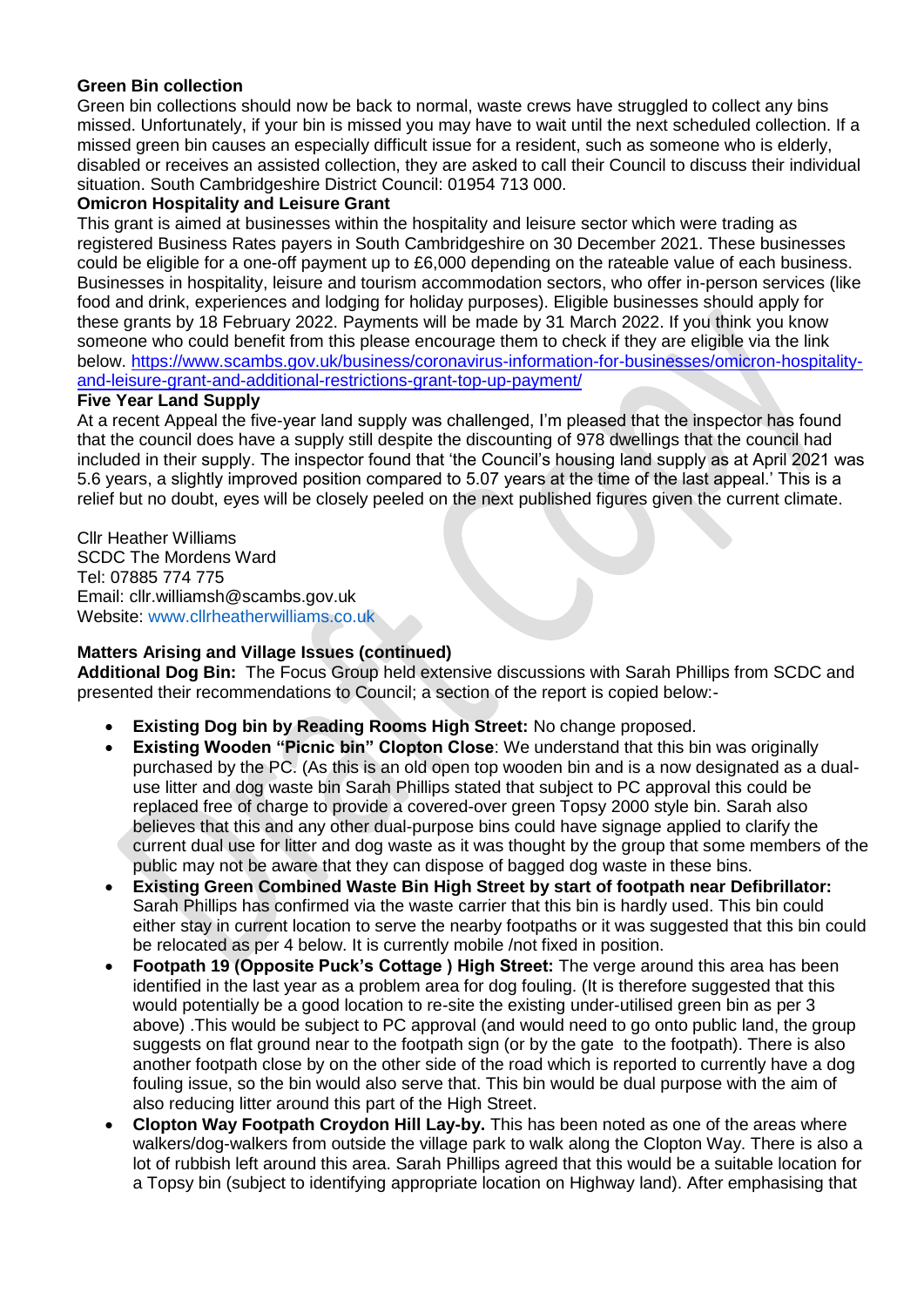this would primarily be an amenity for outside visitors Sarah has agreed that subject to PC approval and funding of the provision of the bin, S. Cambs would agree to pay for emptying the bin. The group believe this would be beneficial to the Village at is should hopefully reduce litter and dog waste in the area.

The cost associated with the supply and installation by SCDC would be £414-00 including VAT per bin. A proposal to support this in principal was made by Mr Sole and seconded by Mr Brown. Of the remaining Councillors 4 were in favour with 1 abstention. The Clerk will investigate the cost of purchasing and installing the bins, if Council undertook this.

**Croydon Hill Closure:** This is causing difficulties, although it is possible to get through if the diggers are not in the way. The route is apparently passable at weekends.

# **Licensing Hearing:** See Cllr Williams' report.

**Parish Council Elections:** These are taking place on Thursday 5th May 2022. All eligible persons may stand for election to the Parish Council. If there are more than 7 candidates an election will be held. If there are just 7 candidates they are elected unopposed. If there are less than 7 candidates then any spaces will be filled by co-option at a later date. Full details are available from:-

<https://www.electoralcommission.org.uk/i-am-a/candidate-or-agent/parish-council-elections-england>

**Queen's Platinum Jubilee:** There was a lot of discussion about whether the village would want to celebrate this landmark event. As the weekend in June will be a four day celebration, it was suggested that people may decide to go away for a few days, so it was decided that a survey would be conducted to find out the interest and whether an event or commemoration would be more suitable. Suggestions put forward were:-

- a village sign
- tree planting
- a village picnic

**Village sign:** a group has already been looking into this - many suggestions for the content on the sign were put forward, but favourites are the Clopton Way and a crow. Materials were also discussed and the choice is to be finalised if the sign goes ahead. The site for the sign is proving more difficult. The potential sites are outside the Reading Room, Clopton Close and the junction of the High Street with Croydon Hill. Funding for this will be discussed when a decision is made - it may cost up to £6000.

**Tree Planting:** This is more difficult as the Council does not own any land in the village. Suggestions were to continue the line of ash trees along the access road to Manor Farm, and/or a small copse in the corner of the upper Glebe field (church land). Private landowners are welcome to put forward areas for tree planting, to which the public would need to have access.

**Village picnic:** This could take place on the Fete field or Clopton Close grassy area, dependent on the amount of attendees and any events that may be included in it.

The Clerk and Chair will draft a survey which will be sent to the village. Any or all of these suggestions may be taken up, and it will depend on the results received as to how this is matter progressed.

After this discussion, the three members of the public who are involved in specific village issues left the meeting, having been thanked by the Chair for their work and attendance.

# **Correspondence:**

**Electoral Register:** The new register has been received and is available to view by arrangement, but cannot be copied, although written details may be taken from it.

**SCDC Digital Champion:** SCDC asked if Croydon PC has good communication connections to the village as they are looking for digital champions who are able to disseminate important information quickly when necessary. Croydon has Mailchimp and WhatsApp already in use, and the operator of Clopton Chatter is also happy to be involved with this.

#### **Items circulated to Councillors:**

**Camcycle News and the Chisholm Trail** - newsletter

**SCDC Community Information** - nothing that has not already been notified by the media **Highway Events** - nothing notified locally.

**Anthony Brown** - Consultation on proposed busway CSET, which is cutting across the green belt and farmland. Please complete the survey and prevent this desecration of the landscape : <https://www.anthonybrowne.org/cset-survey>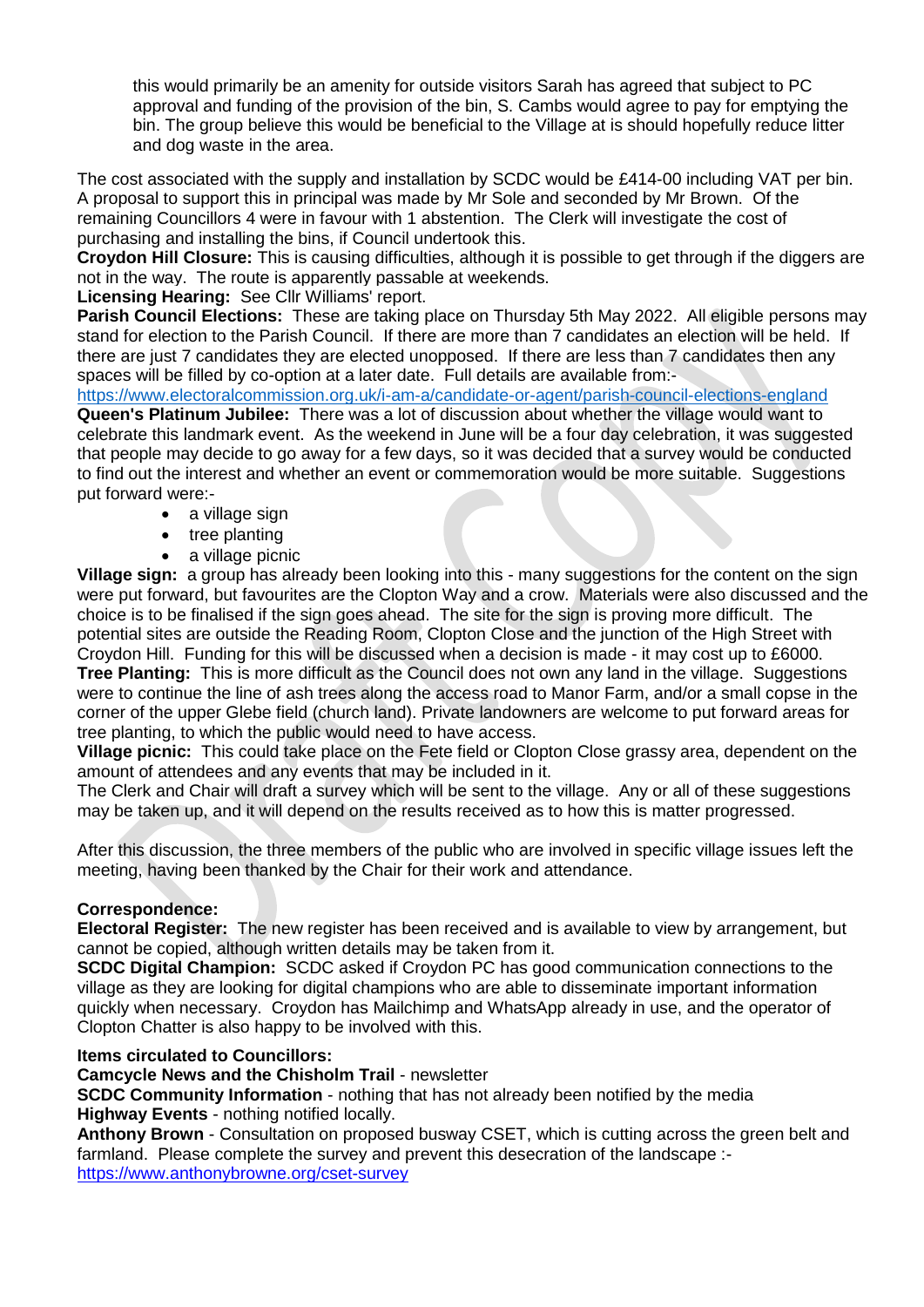**SCDC - Volunteer in Cambridge** - request for people to become volunteers

**Scammers using legitimate tradespeoples' site** - always be aware and use word of mouth from friends before using the internet to find a tradesman.

**Road Victims Trust** - The Road Victims Trust is a registered charity offering a range of free support services to residents of Bedfordshire, Cambridgeshire and Hertfordshire who have been affected by fatal road collisions.

#### **Subsequent receipts**

**Community Led Plan:** Offer for funding to refresh this, which was decided at the December meeting. Clerk to respond.

**Litter Pick:** SCDC is trying to find information about litter picking in the villages. They are looking at mapping which villages and towns run litter picks, either regularly or sporadic, with a view to collating it for a website page. Those at the meeting who do litter picks did not want their details published but will continue incognito. The planned litter pick on the weekend of 22nd January will be held with Council cooperation.

**Planning:** Notification that planning application 21/03828/FUL has been withdrawn was received. **Cambs County Day:** Councils are being asked to nominate a volunteer who was exceptional in community support during the pandemic. There are only 5 places available for the whole of Cambridgeshire. Council felt that although the existing community spirit was increased during the pandemic, the village is not big enough to support any exceptional activities.

**Drainage Matters:** Councillors discussed the offer to attend a Zoom meeting on 10 February, but felt that the expertise available in the District and County Council and Greater Cambridge Planning far exceeds the Councillors' knowledge. Those departments are far better equipped to deal with sites requiring drainage and potential flooding risks than a Parish Council.

**Scams Partnership:** Further emphasis on scams using legitimate websites, and the help from Radio Cambridgeshire. A legitimate tradesperson will never ask for money before any work is done. **Never**  send money beforehand.

**Ann Robson Trust:** The Anne Robson Trust is a pre-bereavement charity that passionately believes no one deserves to die alone. The Trust works alongside NHS hospitals to train volunteers, who are with patients in the last days and hours of their life, to provide company and companionship. If you or someone close to you is dying, you can talk to us. The Anne Robson Trust aims to be there to listen to anyone who is struggling with the imminent death of someone they care about. Facing the end of life can leave you isolated and alone. Calls are free and confidential - call us on 0808 801 0688 **Community Updates:** The rules are constantly changing and relevant information is always circulated

via Mailchimp at the time it is received.

#### **Finance:**

**Bank Statement:** November and December's statement presented to the meeting. Balance at the end of November was £6702-55, and at the end of December was £6652-55.

**SLCC:** Clerk has received an invoice for the total of £70-00 for her annual subs to this association. The Council has been kind enough to fund this for many years and it was proposed Mr Wheeler and seconded by Mr Barnes that Council would continue to fund this. A cheque for £70-00 was raised and signed for posting to the Society.

**Precept:** The Precept is a tax that Parish Councils charge their local electors to meet their budget requirements. Parish Councils do not receive any direct funding from central government and rely on their Precept plus any other income they generate from services or facilities they may provide. The Parish Council Precept is part of the Council Tax and is collected from local electors via their Council Tax payments. The Council has to budget for what it believes it will cost to manage the village for the next financial year (2022-2023).

After earlier consultation and further discussion, the following figures were agreed:-

| $\bullet$ | Insurance                     | £ 450-00 |
|-----------|-------------------------------|----------|
|           | Rent                          | £ 200-00 |
|           | • Clerk's salary and expenses | £1470-00 |
| $\bullet$ | Audit                         | £ 70-00  |
|           | • Subs to Associations        | £ 70-00  |
|           | Election                      | £ 400-00 |
|           | Cemetery and Village          | £ 750-00 |